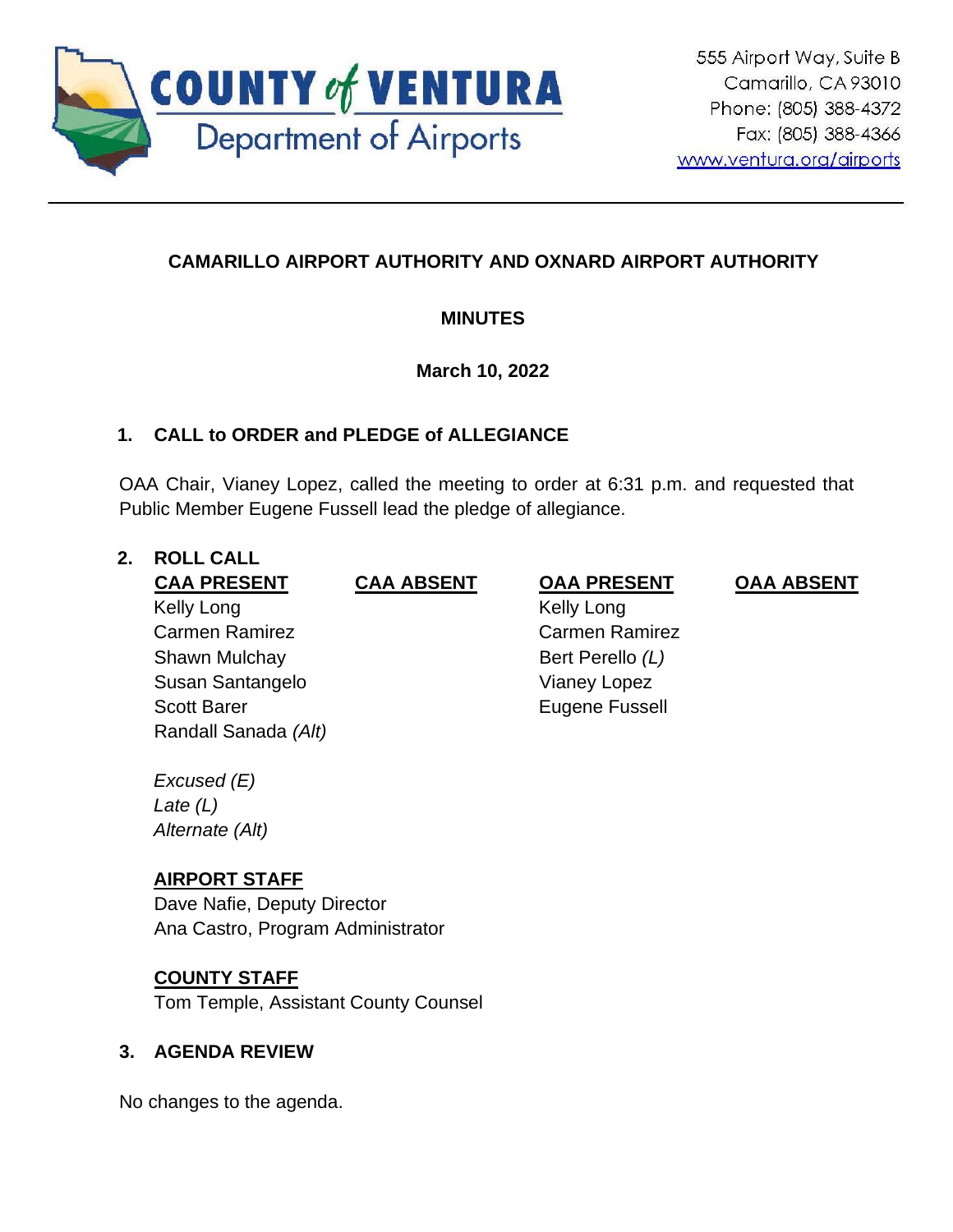### **4. APPROVAL OF MINUTES – February 10, 2022**

*Oxnard Airport Authority: Supervisor Kelly Long moved to approve the February 10, 2022 meeting minutes and Public Member Eugene Fussell seconded the motion. All members voted in favor and the motion passed unanimously 4-0. Councilmember Bert Perello was absent for the vote.* 

*Camarillo Airport Authority: Public Member Scott Barer moved to approve the February 10, 2022 meeting minutes and Mayor Shawn Mulchay seconded the motion. All members voted in favor and the motion passed unanimously 5-0.* 

### **5. PUBLIC COMMENT PERIOD**

Public comments heard.

### **6. NEW BUSINESS**

## **CAMARILLO & OXNARD AIRPORT AUTHORITY**

## **A. Subject: Review and Make a Recommendation Regarding the Monthly Noise Report Format**

#### **Recommendation:**

Review the current Monthly Noise Report format, review noise reports from comparable airports (Exhibits 1-7), receive and file a staff update regarding a noise program under development, and discuss nominating member(s) to join a subcommittee with other advisory body members along with select staff formed to recommend changes to the monthly noise report format and content.

Deputy Director Dave Nafie reviewed a PowerPoint presentation. Mr. Nafie discussed the composition of the subcommittee and explained the process of appointing volunteers to the subcommittee. Camarillo Airport Authority Public Member Scott Barer volunteered to be on the subcommittee and Oxnard Airport Authority Public Member Eugene Fussell also volunteered to be on the subcommittee. Supervisor Kelly Long and Councilmember Bert Perello would like Mr. Bill Thomas to be a participant on the subcommittee. Authority members provided feedback as to what information they would like captured in the Monthly Noise Report.

**Noise Subcommittee Authority Members Scott Barer, Camarillo Airport Authority Eugene Fussell, Oxnard Airport Authority**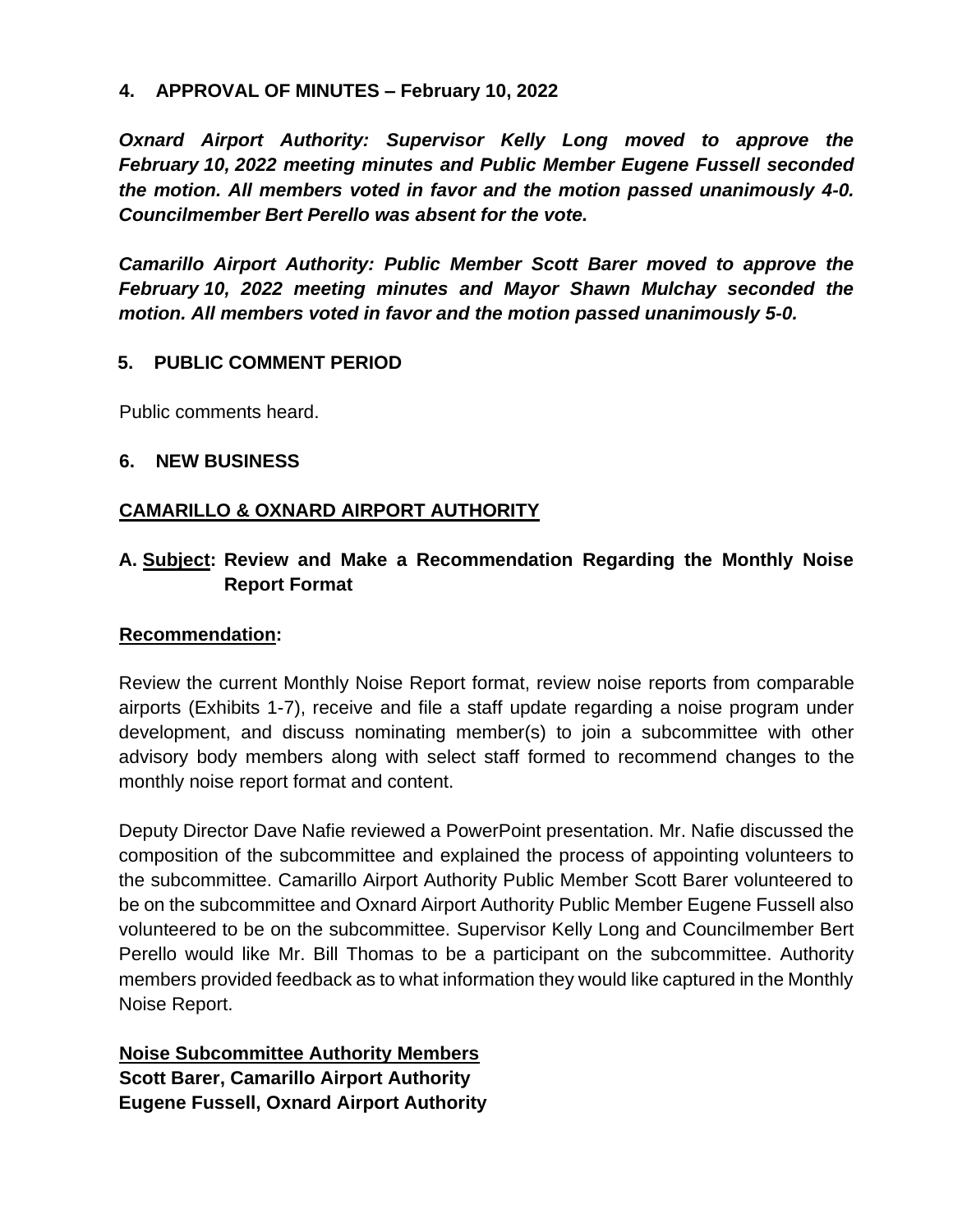## **B. Subject: Update of the Revised Form Hangar Lease Agreement for Privately Owned Hangars at the Camarillo and Oxnard Airports Which Replaces Month-to-Month Leases with Term Leases**

### **Recommendation:**

Receive an update regarding the revised form hangar lease agreement for privately owned hangars at Camarillo and Oxnard Airports, which will replace the existing month-to-month leases with 20-year term leases.

Deputy Director Dave Nafie summarized terms of the proposed hangar lease agreement. He shared that the only outstanding issues involve language about vehicle stickers and a mediation clause. Language about vehicle stickers has been removed from the lease agreement and staff is working with the Camarillo Oxnard Hangar Owners and Tenants Association to finalize mediation clause language. Staff plans to bring the final lease agreement to the Airport Authorities during the April meeting.

## **OXNARD AIRPORT AUTHORITY**

## **C. Subject: Consider Adoption of Resolution #7 Authorizing Remote Teleconference Meetings of the Oxnard Airport Authority for a 30-Day Period**

#### **Recommendation:**

Consider adoption of Resolution #7 (Exhibit 1) authorizing remote teleconference meetings of the Oxnard Airport Authority for a 30-day period pursuant to Government Code Section 54953, Subdivision (e), of the Ralph M. Brown Act.

*Oxnard Airport Authority: Supervisor Kelly Long moved to approve staff's recommendation and Supervisor Carmen Ramirez seconded the motion. All members voted in favor and the motion passed unanimously 5-0*

## **CAMARILLO AIRPORT AUTHORITY**

**D. Subject: Consider Adoption of Resolution #7 Authorizing Remote Teleconference Meetings of the Camarillo Airport Authority for a 30-Day Period**

#### **Recommendation:**

Consider adoption of Resolution #7 (Exhibit 1) authorizing remote teleconference meetings of the Camarillo Airport Authority for a 30-day period pursuant to Government Code Section 54953, Subdivision (e), of the Ralph M. Brown Act.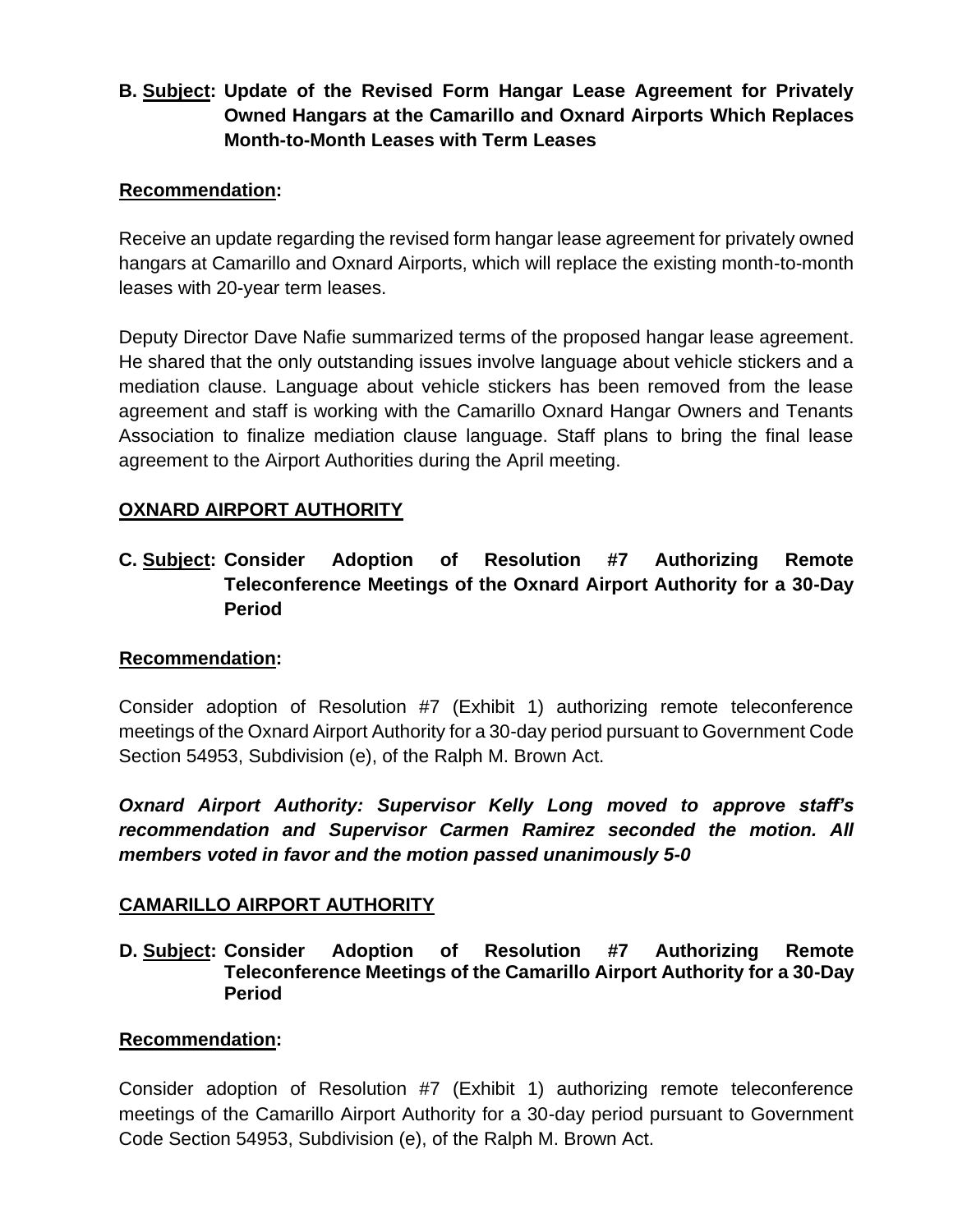*Camarillo Airport Authority: Public Member Scott Barer moved to approve staff's recommendation and Mayor Shawn Mulchay seconded the motion. All members voted in favor and the motion passed unanimously 5-0.*

## **7. DIRECTOR'S REPORT**

Deputy Director Dave Nafie provided an update on the Cloud Nine project at Camarillo Airport. Mr. Nafie acknowledged the City of Camarillo staff and Camarillo City Council for assisting RKR, developer of Could Nine, to obtain final permits needed to continue their project and move towards obtaining all the necessary County permits to build their hangars. Mr. Nafie also provided an update on the maintenance work being done on the AVEX (fixed based operator at Camarillo Airport) self-serve fueling island, and mentioned that the repair is delayed due to a back order of parts needed. AVEX hopes to complete repairs in April.

Mr. Nafie mentioned that there has been development interest at the Oxnard Airport, specifically the five-acre lot next to Aspen Helicopters and the older hangars, 2 and 3, located near the main apron. Mr. Nafie also discussed the Taxiway Connector project at Oxnard Airport. The Federal Aviation Administration is providing 3.25 million in funding for the base bid. The department expect bids to open on April  $5<sup>th</sup>$  and construction to begin in the summer. No significant closures are expected and most of the work is to be done at night.

Deputy Director Nafie shared that staff is working on budget presentations in preparation for the upcoming fiscal year which starts on July 1<sup>st</sup>, and will be presenting those budget numbers to the advisory bodies in the future. Mr. Nafie also shared the department is in the final stages of securing funding for security camera upgrades and access gate modernization at Camarillo and Oxnard Airports.

Deputy Director Nafie shared that he represented the Department of Airports at the American Public Works Association, Ventura County Chapter's luncheon at which the Runway 7-25 Reconstruction project was named 2021 Project of the Year award in the Transportation category. The project's design engineers also attended the event.

## *Report was received and filed.*

## **8. REPORTS**

**Report items listed below are presented to the Airport Authorities for information only, at this time. The report items require no action or are not ready for the Airport Authorities' consideration. The Airport Authorities may refer these items to the Department of Airports for investigation and report back on a future agenda.**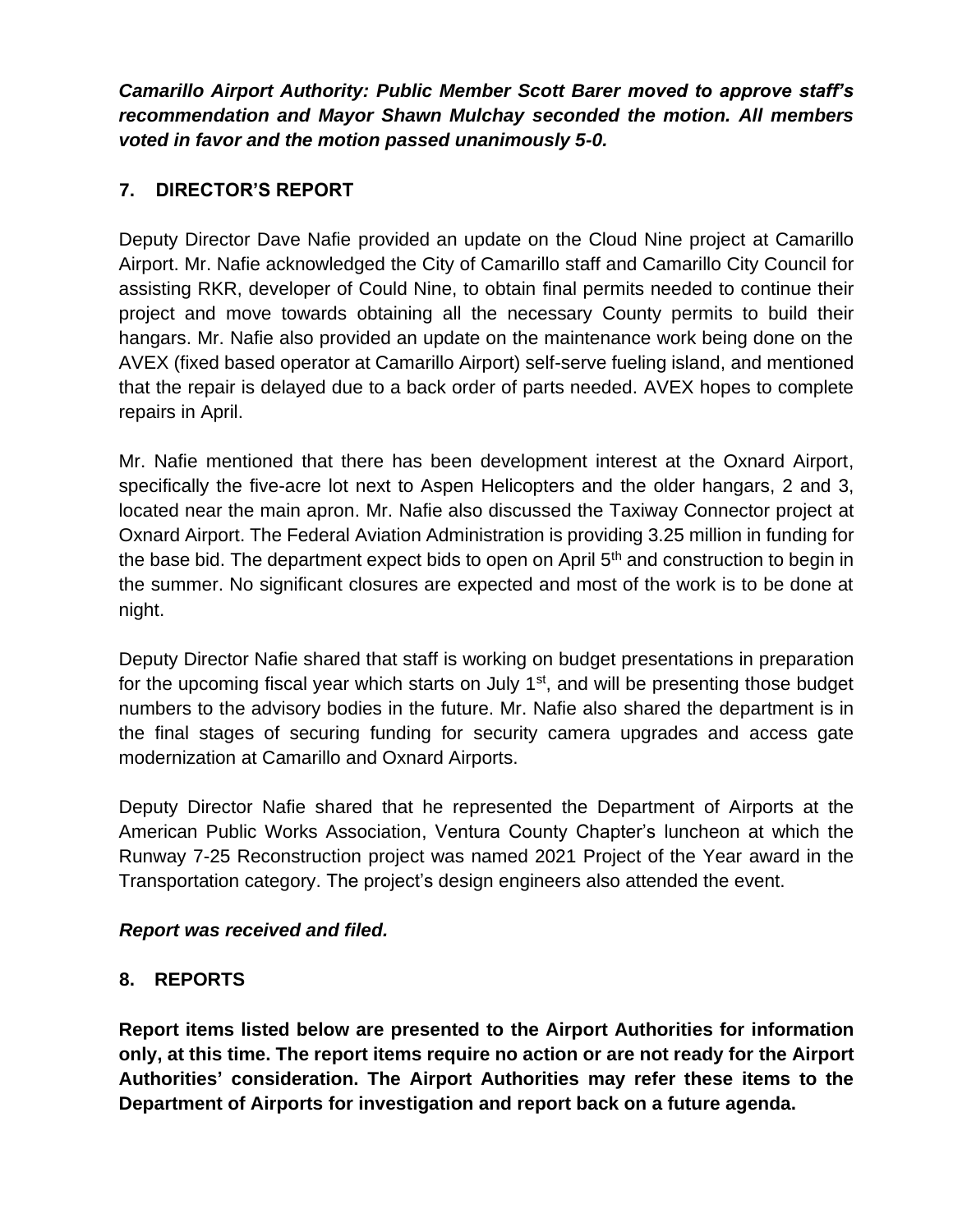Monthly Activity Report – January 2022 Monthly Noise Complaints – January 2022 Consultant Reports – January 2022 Airport Tenant Project Status – February 2022 Project Status – February 2022 Meeting Calendar

*Reports were received and filed.*

#### **9. CORRESPONDENCE**

**Correspondence items listed below are presented to the Airport Authorities for information only, at this time. The correspondence items require no action or are not ready for the Airport Authorities' consideration. The Airport Authorities may refer these items to the Department of Airports for investigation and report back on a future agenda.** 

Letter dated February 10, 2022 from Director Keith Freitas to Greg Ramirez, City of Camarillo re: Cloud Nine Project

Letter dated February 14, 2022 from Martin Erickson, Ventura County Transportation Commission to Jay Dobrowalski, City of Oxnard re: Teal Club Specific Plan

Letter dated February 15, 2022 from Director Keith Freitas to Jay Dobrowalski, City of Oxnard re: Teal Club Specific Plan, Recirculated Draft EIR, Ventura County, Department of Airports Review Comments

Letter dated February 22, 2022 from Andrea Ozdy, Ventura Local Agency Formation Commission to Jay Dobrowalski, City of Oxnard re: Notice of Availability of a Recirculated Draft Environmental Impact Report (DEIR) for the Teal Club Specific Plan (TCSP) Project

#### *Correspondence was received and filed.*

#### **10. AUTHORITY COMMENTS**

Public Member Eugene Fussell shared that he will reserve comments and congratulations on the private hangar lease agreement until after it is done and signed.

Mayor Shawn Mulchay thanked Deputy Director Dave Nafie for addressing the security cameras at Camarillo and Oxnard Airports.

Councilmember Bert Perello thanked Chair Vianey Lopez for running a good meeting.